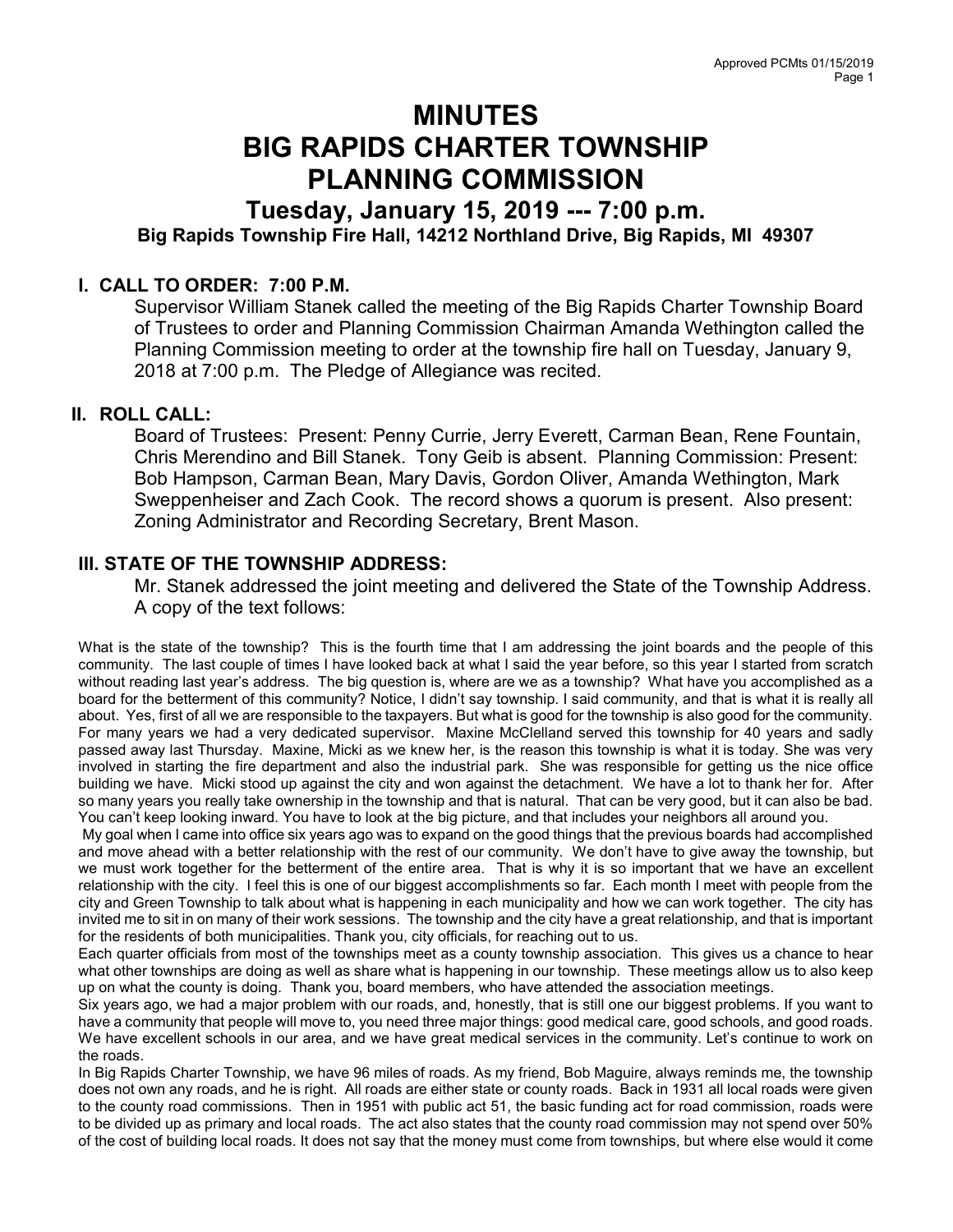from? I would love to live in a community where there was enough money available to keep up all the roads, but we need to get down to reality. The county does not have the money to keep our roads up. If you want decent roads, we need to work together with the county road commission. In this township there are over 21 miles of state-owned roads. There is over 17 miles of primary all-season roads. The county and state take care of these completely. That leaves 35 miles of paved local roads and 20 miles of gravel. We also have around three miles of paved private roads in the township. The county road commission takes care of filling potholes, grading, removing snow, salting, and sanding the local roads. When there is major work to be done on the local roads, we work together. The township contracts with the county for the asphalt work, and then the county supplies some of the labor in preparing the roads for the rework. For example, in 2017 we paid  $$420,000$  and the county spent  $$215,000$  to do work on 190<sup>th</sup> Ave. and 14 Mile Rd.

In 2014, 51% of our local paved roads were in poor shape, and only 11% were considered in good shape. Today 41% of our roads are considered to be in poor shape and 43% are in decent shape. The rating of the roads is done by the county using a PASER rating scale. This is a big improvement, but we still have a long way to go.

The past three years we have had a road millage that brought in over \$600,000. That is only enough to redo three miles of roads. When a road is in really bad shape, as many of our roads are, it needs to be ground up and a new base put down. Once this is done, we must keep these roads up. It is a lot cheaper to take care of roads than let them go until they need to be replaced. This is why this board and the previous board have been investing so much of our general funds into roads. Over the last four years we have invested almost a half million dollars from the general fund to help keep up the roads.

It is not often that I totally agree with what goes on at the state level, but last year when they had additional money at the state level, they invested it in roads. I would like to encourage our board to do the same this year. We are not here to build up a nest egg; the township is not retiring. Let's spend some money and fix our roads. That's probably enough talk about roads, but before we move on, I would like to give a big thanks to our roads committee. They make recommendations on roads by need, and that keeps the politics out of the way.

Let's talk about another infrastructure that we have, our sewer system. Our sewer system is funded by the users. We charge to connect to our system and then we charge for actual usage. In this fund we do need to have additional money accumulated in case of emergencies. We have over fourteen miles of sewer lines in the township. We currently have nine lift stations and have agreed with the city to take on a tenth one. We have over 190 man-holes in the township. We contract with an operator to manage this system for us and then contract with the city to process our sewage. This year our utilities committee, with Jerry Everett leading the charge, has recommended and you, the board, have agreed to update the controls on each of the lift stations. This week installation of these units is beginning. Thank you. This will be a big improvement and have a very short pay back. Next, we need to look at the Sheridan lift station. This is one of our oldest lift stations. A few years ago, we relined some of our old concrete pipes. We need to continue to make sure our system is in good shape. For the last couple of years, we have had our engineers working on locating and checking the condition of our system, thanks to the state grant we received. When this is complete, we should know what we will need to do and the rates we need to charge to assure that our system will be able to be kept in good shape. One area that both we and the city need to look at in the near future is the capacity that we have to move along Perry Street to the treatment plant. With the addition of the hotels, the Brook, and other businesses in the township as well as the new apartments being currently added in the city, it is bringing this line to near capacity. This will be an expensive venture for both of us. Once this is resolved we will need to think about expanding on the west side of the expressway. The utility committee has done a great job this year. Thank you.

The water plant is a bigger issue for us now; for the past ten years we have been losing money on this. We need to do something, and I am not sure what. I would encourage you as a board to study this out this year, and let's make a decision on a solution. Along with this let's look at the whole industrial park idea.

We have an excellent fire department with a lot of great people. The number one concern for the fire department is the safety of our residents as well as our firefighters. But this needs to be balanced with expense controls and common sense. Sometimes it is easy to want things that other departments have or even things that would be nice but may not be necessary. Let's stick to the basic requirements and make sure we can sustain this department for many years to come. The people of this township continue to renew a mill and half to keep this department up. We need to do our part and spend this wisely. Thank you, voters, for renewing both our fire millage and road millage. Thank you to all the firefighters for all the community promotions you do to educate children and adults in making them aware of what you do. But, most of all, thank you for risking your lives for our safety. We are also very grateful to the surrounding departments and the mutual aid they provide. We need them and appreciate that we can work together. Over the last few years we have paid off the last truck, added on to the fire hall, reroofed the original part, and also redid the heating systems in the old part. We now have a nice building that allows us to keep everything inside and also allows for more training space. We do have a couple of trucks that are getting old, and we need to have a plan to update these while staying within the budget. We need to plan now so we don't have to make a quick decision when something dies. Thank you to those that serve on the fire committee.

The cemetery is also a great joint effort. As part of an old detachment agreement, the city is to pay half of the operating costs of the cemetery. The cemetery is in great shape now, but we need to make sure we keep up the roads in the cemetery and the tree work that needs to be done. The most exciting thing going on at the cemetery is the opportunity to redo the entrance building. It will be great to have a building that is functional but yet has the look of the current building. We have a great task force made up of both city and township people working on fund raising. Thanks to all that have made donations or pledges to help with this building. At this point we are around the half way mark. Let's all get behind this and make it happen this year. Another thing the cemetery committee is currently working on is a scatter area for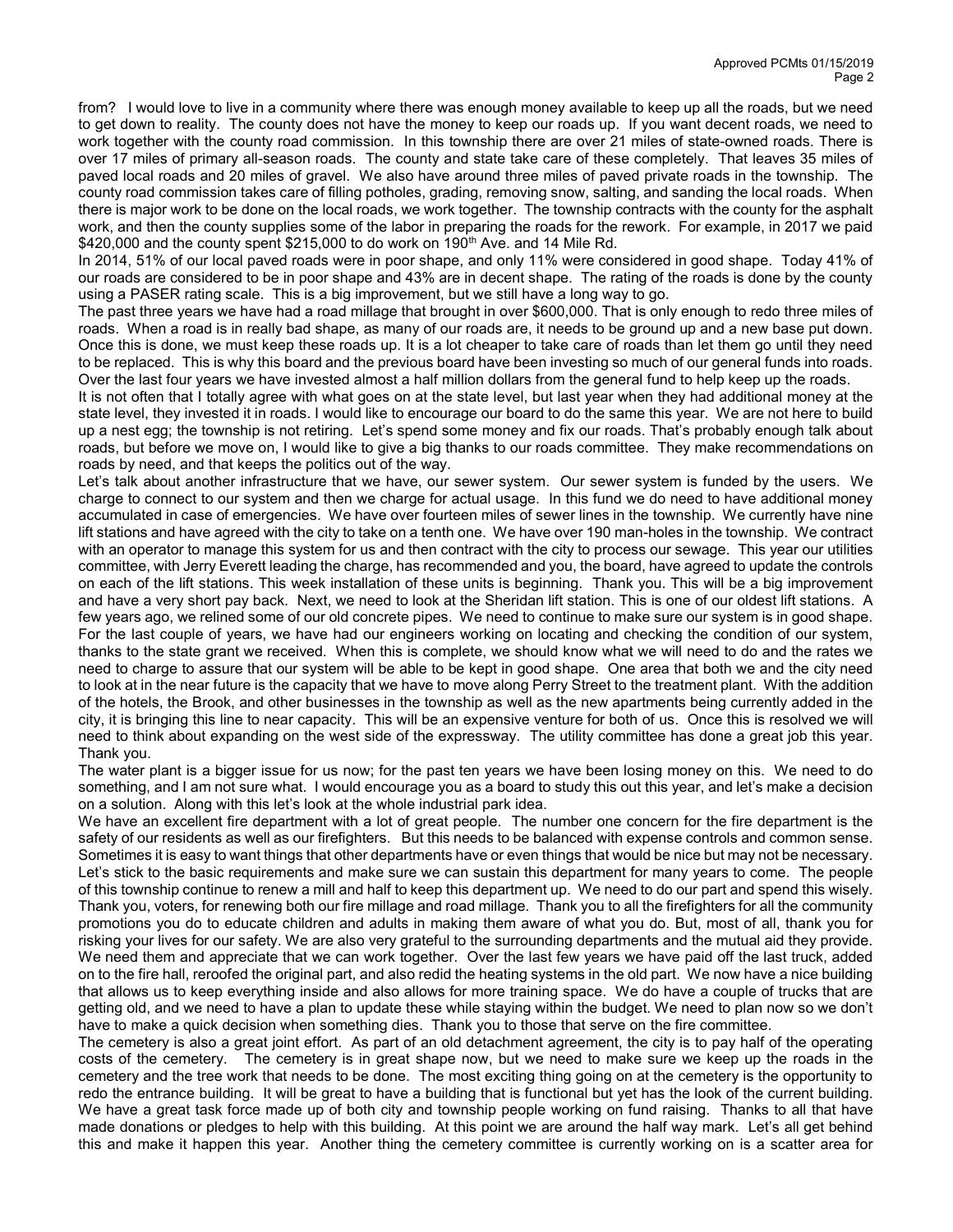cremains. This would make a great addition to our cemetery. Thank you, Brandon, and your entire committee for your dedication to the cemetery.

One small improvement that the board did this year was to have the office steps redone. Sometimes you get used to something and, until it is changed, you don't realize how hard it was to walk up and down these steps. Over the last few months we have received a lot of compliments on the new steps. Hopefully next year we can recoat the parking lot before it has to be ground up.

The economy has been very good, and that has kept our building department going strong. We may be ready for an adjustment in the near future, but we are in good financial shape in this department. Thank you to all the employees in this department under the leadership of Brent Mason.

Financially the township is doing fine. Over the last six years our debt has been reduced from over a million dollars to \$340,000. This is all on the bonds that were refinanced for the industrial park. Our cash flow was increased by the last board by a little over \$500,000. In two years, this board has increased it another \$400,000. This year the board has decided to go back to the auditor that we had years ago. Even though I was the one that recommended that we switch four years ago, I am pleased that you approved going back to them. And also, thank you, Penny, for investing some of our cash. Financially this township is in the best condition it has ever been in. Thank you to this board and the previous boards. Even though we are in a great financial situation, we have still been investing in the community through roads, sidewalks, and improving our own infrastructure.

The capital improvement plan that the planning commission has worked on the last couple of years has been a great improvement. Thanks also to each of you that serve on the planning commission for all the hard decisions that you had to make this last year. I would like to encourage you to take a serious look at our master plan and see if it needs rewriting.

I appreciate the opportunity the board has allowed me in funds for training. MTA offers a lot of training throughout the year that has been very helpful to me. This is one area I would highly recommend that we encourage training for board members and committees. At a training a month ago one of the speakers suggested that we recommend an X number of training opportunities per term or we do not appoint a person to another term. We cannot force volunteers to take training, but it is recommended letting them know up front that we expect it and are willing to pay for it, and if they do not partake, they will not be reappointed. Thank you, planning commissioners, board members, and committee members for taking the training you have.

Along this same line the state has updated its requirements for assessing. This started out as a nightmare, but after many of us attending a meeting around the state, sharing our concerns, many changes were made and a workable bill was passed. One thing this new law requires is more training for board of review members starting in 2021. Our current members have all had some training and do a fine job as well as our contract assessor. We are fortunate to have one of the best assessors in the state. Thank you, David and all our Board of Review members. Nobody enjoys paying taxes, but we want to ensure everyone that they are paying their equal share as are others in the township, as well as the county and state.

What would I like to see over the next year or two? The list includes: completion of the cemetery building, an updated plan for purchasing fire equipment, the parking lot at the office repaved, the Sheridan lift station looked at to see what should be done to it, a scatter grounds at the cemetery for cremains, a plan to use or decommission the water plant, more money put into roads, and a plan to go ahead with another phase of the sidewalk. We at least need to connect the high school with the one at Perry Street. It would be great to come up with an entire sidewalk plan for the township and a way to maintain it. Something else we need to work on is getting broadband service to the whole township. Most suppliers have gone as far as they can or what is economically feasible with fiber lines. We may have to look at opening up our requirements for cell towers and encourage broad band suppliers to use towers that will reach everyone. Another thing we need to start working on is preparing for the 2020 census. It is important to make sure everyone is counted. This is the only way we get our fair share of the state revenue sharing or any other money from the state.

To the residents that are here, I would like to let you know that you have a great board that is working together for the betterment of your community. We don't always agree with each other, but that is good. We come from different backgrounds with difference experiences. We all have expertise in different areas. We also rely on all you committee members that have expertise in your own area. The committees do a lot of ground work for the board, and together we will accomplish great things.

Personally, for my last two years as supervisor, my goal will be to have everything in place for my replacement coming after me. With that being said, if anyone is interested in giving back to the community and thinking about running for office, I am putting in more time than I originally thought it would take, but it is also very rewarding. If you have an interest, just let me know and I will be glad to help you.

Thank you, board members. Thank you, planning commission members. Thank you, staff, and thank you all for allowing me to serve as your supervisor, I do consider myself blessed to be able to serve, and please stop in any time. I love to hear your concerns and ideas.

At 7:28, Mr. Stanek invited Mr. Sweppenheiser to host the visioning time.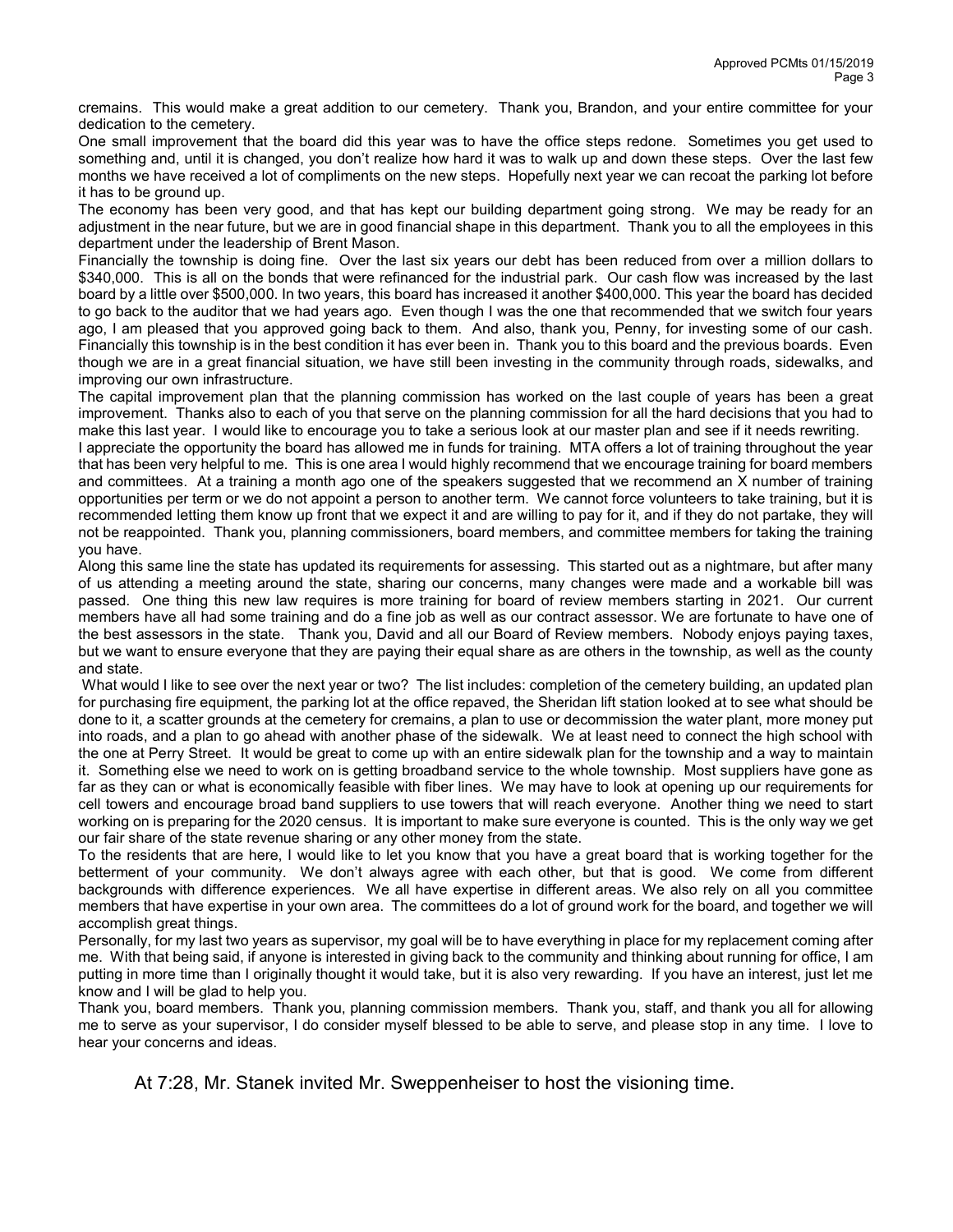### IV. VISIONING TIME:

Mr. Sweppenheiser started off by thanking everybody for coming out for the night. Mr. Sweppenheiser requested input from the audience about any items they would like the township to consider for the future. These could be short-term or long-term goals that they would like to see the township take on, moving in a certain direction. He mentioned how helpful this annual visioning session is to the Planning Commission and the Township Board. He suggested that the items could range from land use issues to conditional use permits and roads, etc. Tom Hogenson, Mayor of Big Rapids suggested that working together on key projects will make those projects flow together between the two jurisdictions better. Mark Gifford, City Manager of Big Rapids mentioned joint training opportunities for the township and the city regarding planning, assessing and other issues. Mr. Hogenson said the delivery of broadband services will require coordination among the key players. Mr. Sweppenheiser stated that the Master Plan will need to be reviewed and many of these items could be addressed in an updated plan.

Mr. Stanek asked if anyone had an opinion on what the Township should do regarding marijuana. Mr. Everett mentioned that the results of the election in our township was very close, like only a seven-vote difference and the desires of both sides needs to be taken into consideration. Mr. Everett continued that maintaining a family friendly community is the reason he still lives here. He feels that culture needs to be preserved while allowing freedom for all residents to do what they want to do, as long as it doesn't infringe on others. Mr. Mason stated that the family friendly atmosphere is one of our current master plan goals, maintaining the rural lifestyle with a slow pace while still providing for growth, which will be a challenge for the future. Mel Seiter asked if we could find someone to put on a presentation about marijuana that would address both sides of the issue. He feels that more information would help him understand the subject better and help in the decision-making process. Mr. Stanek agreed that having a better understanding of the issue will help in making a decision on which way the Township should proceed.

Mr. Everett wondered why no one from Ferris State University is ever present at the local planning and board meetings, since they have a relatively large impact in the community. He feels that all players could benefit from their involvement in many of these issues. He did share that he is working with some folks from FSU regarding broadband. Mr. Everett asked Mr. Hogenson if the city does anything like that with FSU. Mr. Hogenson replied that they do meet mostly about planning, roads and infrastructure development on a monthly basis. Mr. Everett suggest that we should consider involving FSU along with the city and the township in future planning. Mr. Stanek stated that the Township has had Ferris people on our committees in the past.

Mrs. Currie said the she would like to see the Township work with the City in the future development (planning, property, etc.) of a sports complex. She feels the community needs space for a sports complex. Mr. Everett asked if the school's facilities could be used. Mr. Stanek agreed that this is something that we need to look at.

Pete Kent said that he feels there is a need for a local senior center. Mr. Stanek thought that might be something that could work together with a sports complex.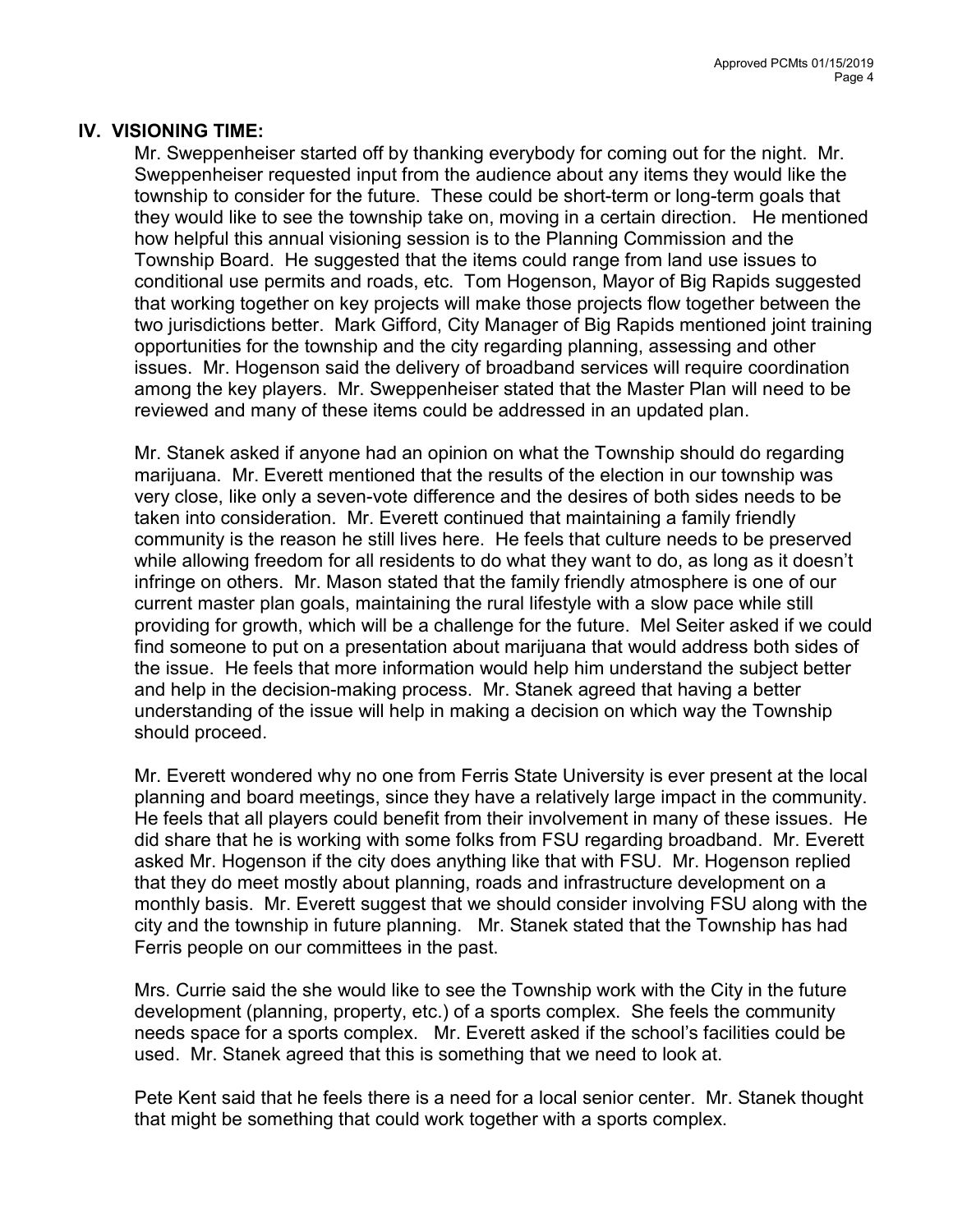Mr. Hogenson mentioned that the City is looking at a runway extension at the airport which would have global implications for the region. The impact on the community would be significant with the ability to have larger planes being able to take off and land.

Mr. Stanek asked Jim Sandy of the Mecosta County EDC what the impact of the 43-milelong Michigan's Dragon at the Hardy Pond recreational trail will be on the area. Mr. Sandy shared that the organization received a \$500,000.00 grant from the Fremont Foundation and will begin construction this coming spring.

Brandon Maneke reiterated the need for repairs to the current sidewalk and an additional sidewalk on the west side of the Northland Drive corridor to provide safety for pedestrians is very important.

Mr. Sweppenheiser closed the visioning time at 7:42 p.m. Mr. Stanek mentioned information about Maxine McClelland's funeral arrangements.

Mr. Stanek asked if there was any other public comment for the Board. Hearing none, he adjourned the Board of Trustees meeting, and the Planning Commission went into recess at 7:43 p.m.

## V. PLANNING COMMISSION ELECTION OF OFFICERS:

Mrs. Wethington reconvened the Planning Commission at 8:00 p.m.

## VI. APPROVAL OF MINUTES:

Mrs. Wethington asked for a motion to approve the minutes of the December 11, 2018 Planning Commission meeting. Mr. Bean made the motion to approve the minutes as submitted and Mr. Oliver seconded the motion. Mrs. Wethington asked for any comments. Hearing none, she called the question. The motion passed unanimously with 7 ayes.

### VIII. ANNUAL MEETING ITEMS:

1. REVIEW OF PLANNING COMMISSION BY-LAWS:

Mr. Mason asked the Planning Commission members to review the proposed changes to the By-Laws. He requested that the language changes be adopted because they reflect the current practice of the Planning Commission. The first revision is for changing the officer positions by removing the secretary position in place of the established practice of using a staff recording secretary. The other revision suggested that the Zoning Administrator be one of the people that can be contacted in the case of a foreseen absence, which is also current practice. There was no other discussion or suggestions for change. Mr. Hampson moved to approve the changes to the planning Commission By-laws as recommended. Mr. Sweppenheiser seconded the motion. The motion was approved unanimously with 7 ayes.

### 2. ELECTION OF OFFICERS FOR 2019:

Mr. Mason informed the members that they needed to elect new officers for the 2019 year. Those officer positions are Chairman and Vice-Chairman. Mr. Bean moved that the current Chair and Vice-Chair be given a second term. Mr. Sweppenheiser seconded the motion. The motion passed unanimously with 7 ayes.